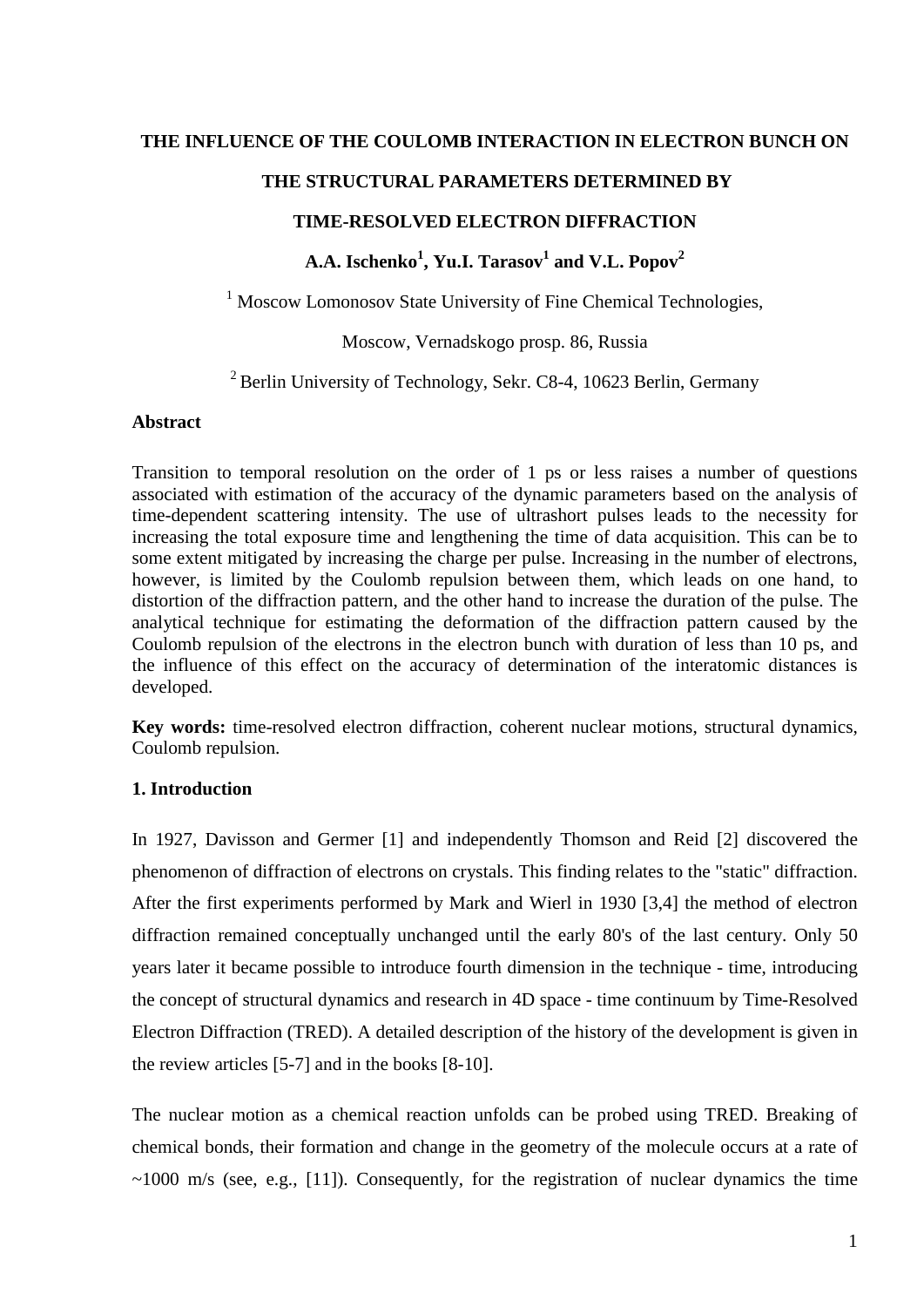resolution of <100 fs is required. Regardless of whether the molecule is isolated or not the ultrafast changes involve coordinated rearrangement of the electron and nuclear subsystems of reacting molecules.

According to the transition state theory [12-15], for the unimolecular reaction we have a frequency factor equal to  $(kT/h)$  - namely with this frequency the transition to the final products occurs through the energy barrier of the chemical reaction [16-18]. At room temperature, its value is  $\sim 6 \times 10^{12}$  s<sup>-1</sup>, which corresponds to the time of  $\sim 150$  fs. Typical intramolecular vibrations occur in the time interval of the order of hundreds of femtoseconds. That is why, to some extent the term "ultrafast electron diffraction" is justified. In this case, it is clear that the diffraction process of electrons is determined by the accelerating voltage and single scattering event for 100-keV-electron occurs in a few as.

In this article we present the analytical technique for estimating the deformation of the diffraction pattern caused by the Coulomb repulsion of the electrons in the electron bunch with duration of less than 10 ps, and the influence of this effect on the accuracy of determination of the interatomic distances.

#### **2. Theory**

Transition to temporal resolution on the order of 1 ps or less raises a number of questions associated with estimation of the accuracy of the dynamic parameters based on the analysis of time-dependent scattering intensity [5-7, 19-22]. The use of ultrashort pulses leads to the necessity for increasing the total exposure time and lengthening the time of data acquisition. This can be to some extent mitigated by increasing the charge per pulse. Increasing in the number of electrons, however, is limited by the Coulomb repulsion between them, which leads on one hand, to distortion of the diffraction pattern, and the other hand to increase the duration of the pulse.

Determination of the scattering coordinates is shown in Figure 1. Analysis of distortion of diffraction pattern due to Coulomb repulsion was first performed in [23]. The authors of the paper considered the situation where the spatial pulse length, defined as  $L = v\tau_e$  ( $v$  – the velocity of the electrons,  $\tau_e$  – pulse duration) is considered greater than the distance from the scattering region to the screen. The domain of applicability of the results [23] can be expressed by the inequality:  $R_D \ll L = v\tau_e$ , where  $R_D$  – is a characteristic radius of the diffraction pattern in the detection plane. For the commonly used electron energies  $\sim$  30-100 keV, this condition can be written in the form of restrictions on the duration of the electron pulse:  $\tau_e \gg 10^{-10}$  s. It is clear that this condition can not be considered appropriate in the study of the dynamics of nuclei by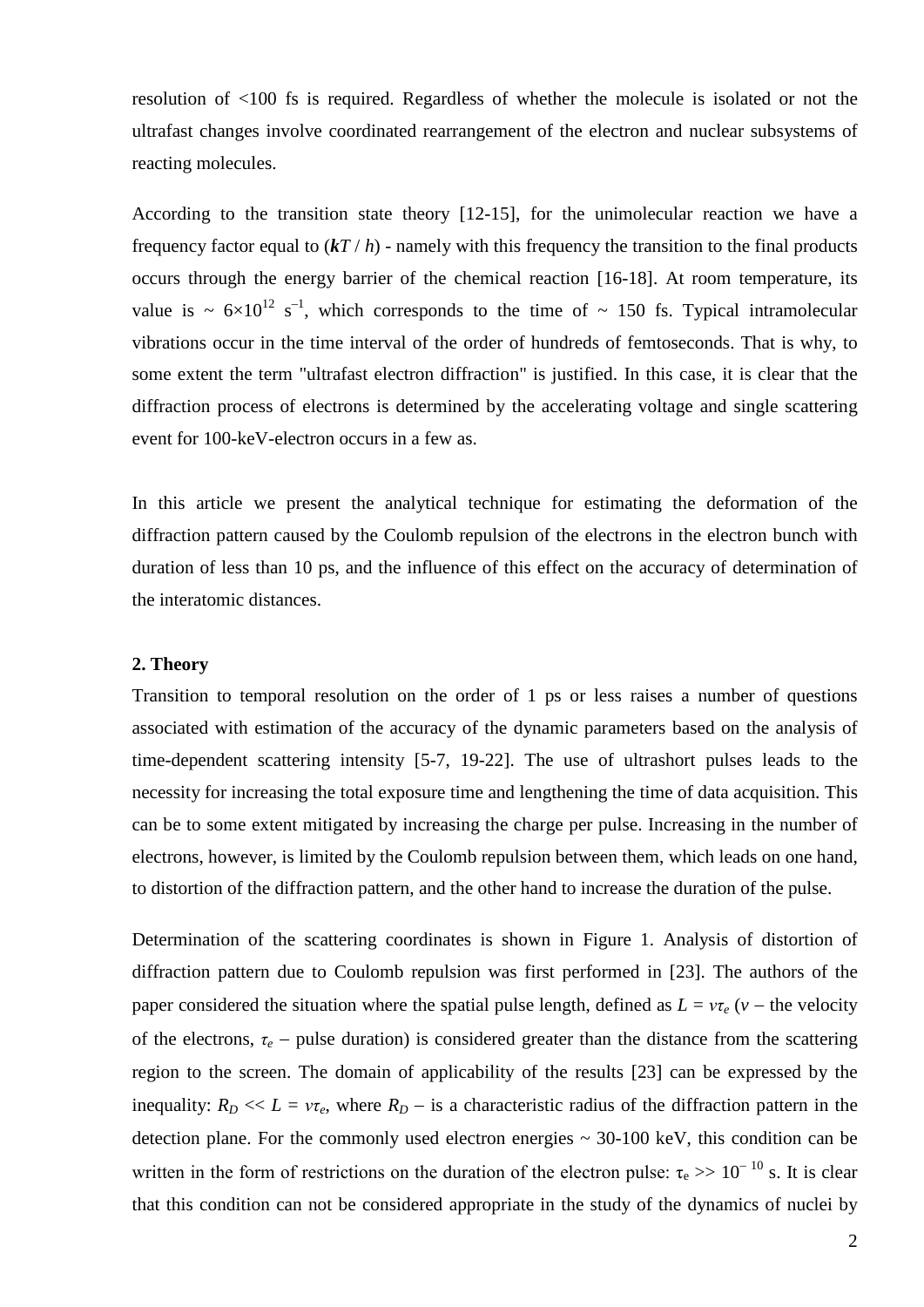Time-Resolved Electron Diffraction (TRED), because the relevant processes occur on a time scale of picoseconds to femtoseconds.

#### **2.1. Description of the model**

General scheme of the TRED experiment and the determination of the coordinates of the scattered electron are presented on Figure 1. The following assumptions were made:

- (A) Since only a small fraction of electrons in the bunch get scattered [8-11, 23-25], we considered that scattered electrons only interacted with the electrons of the original (unscattered) electron bunch. Moreover, the number of the electrons in the bunch was held constant.
- (B) The relative motion of the electrons in the electron bunch is determined by charge density function and the Coulomb interaction. Denoting the initial velocity of the electrons in the beam through  $v<sub>z</sub>$  for electron energy of 50 keV their speed is about 1/3 of the speed of light. Non-relativistic dynamics gives an accuracy of 10%. In our calculations, we neglect the relativistic effects and use the Galilean transformation for the transition to a reference frame which is moving together with the electron bunch.
- (C) Calculations were carried out in the assumptions of small-angle scattering, which is a common approach in TRED [8-11, 24-26].



**Fig.** 1. Determination of the coordinates of the scattered electron.  $\theta$  - the scattering angle,  $\delta(\theta)$  – a correction to the scattering angle caused by Coulomb repulsion in the electron bunch;  $k_0$  and  $k_s$  - wave vectors of the incident and scattered electrons, respectively; s - momentum transfer vector in the laboratory frame XYZ; λ - wavelength of electrons. C- cathode, A - anode, ML - Magnetic Lenses, D - Diaphragm;  $\tau_L$  - the duration of the laser pulse,  $\tau_e$  - electron pulse duration; *l* - axis of the electron bunch in the direction of its motion,  $R$  - axis of the electron bunch in the transverse direction;  $\tau_d$  - the time delay between the excitation laser pulse and diagnosing electronic pulse.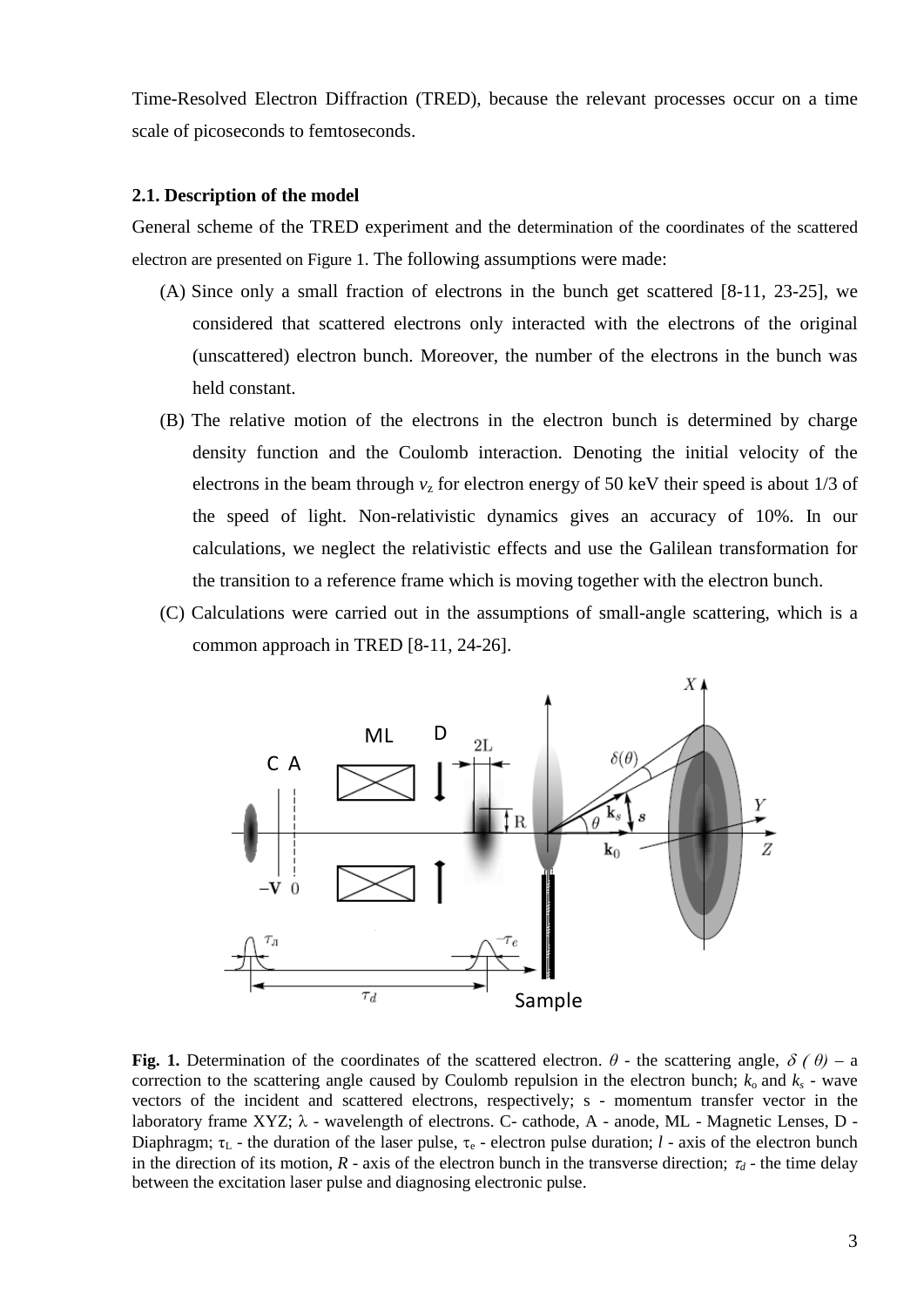# **2.2. Method for calculating corrections to the electron scattering angle based on the conservation of energy law**

The influence of Coulomb interaction on the deflection angle of the scattered electron can be calculated using perturbation theory. According to the described model, for perform calculations it is convenient to use a reference frame moving with the electron bunch with speed  $v_z$ . The trajectory of the electron scattered at angle  $\theta$  (see Figure 1) in the zero approximation, is a straight line extending from the point of scattering (Figure 2), along which the electron moves with a constant radial (relative to the trajectory of his original motion) speed  $v_x^{(0)} \equiv v_0 = v_z \theta$ . Coulomb interaction of an electron with electron of the pulse leads to a change of the velocity vector components  $v_x^{(1)}$ ,  $v_y^{(1)}$ ,  $v_y^{(1)}$  in such a way that the components so the velocity vector components after scattering and the "Coulomb acceleration" are given by  $(v_0 + v_x^{(1)}, v_y^{(1)}, v_z^{(1)})$ . Since the electron under the influence of the Coulomb repulsion from the electron bunch, most significantly accelerated at distances on the order of the transverse dimension of the bunch (much less than the distance of its maximum take-off), with the accepted accuracy, we can assume that it acquires an additional transverse velocity  $v^{(1)}$  almost instantly and subsequently moves with a constant speed at an angle  $[\theta + \delta^{(1)}]$ , while not interacting with the original electron bunch. Velocity  $v^{(1)}$  can be determined from the conservation of energy.



**Fig.** 2. Movement of an electron scattered in angle  $\theta$  in two frames of reference: (a) – laboratory, (b) – moving together with the electron bunch:  $v_0$ - initial transverse velocity of the scattered electron;  $v_7$  − speed of the electron bunch.

We denote the radius vector of the electron (before the act of scattering, within the electron bunch) as  $\vec{R}$  (Figure 2). We denote the potential energy of the scattered electron in the point defined as the distance in the plane perpendicular to the axis of motion of electron bunch as *U(***R***)* (Figure 2). In general, all three components of the force acting from the distributed charge on the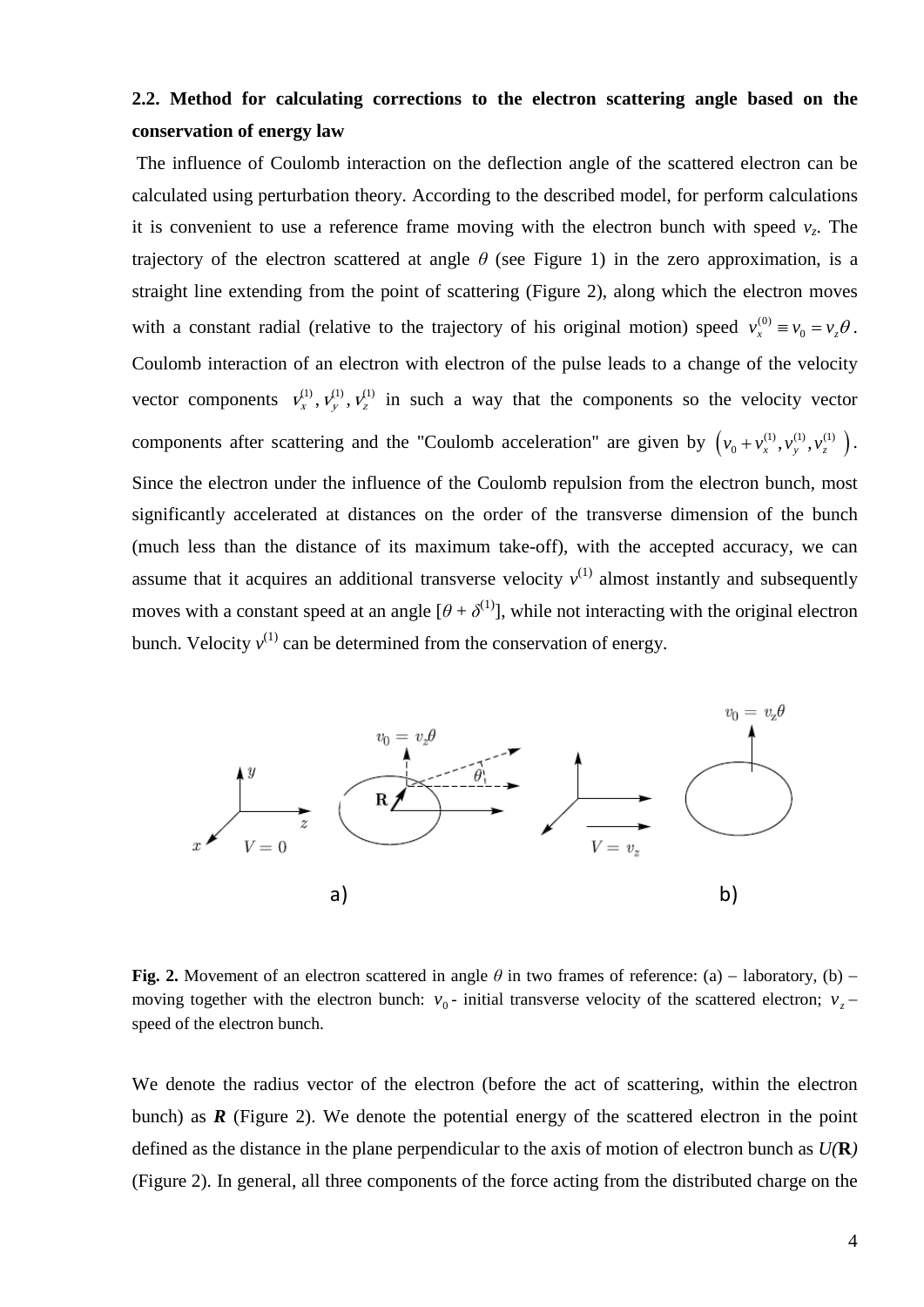electron have the same order of magnitude. Accordingly, the projection of velocity vectors:  $v_x^{(1)}$ ,  $v_y^{(1)}$ ,  $v_z^{(1)}$  will also be of the same order of magnitude. Energy conservation law for the scattered electron can be written as:

$$
U(R) + \frac{mv_0^2}{2} = \frac{m(v_0 + v_x^{(1)})^2}{2} + \frac{m(v_y^{(1)})^2}{2} + \frac{m(v_z^{(1)})^2}{2} \tag{1}
$$

Considering, that  $|v_0| \gg |v_x^{(1)}|$ ,  $|v_y^{(1)}|$ ,  $|v_z^{(1)}|$ , in equation (1) we can neglect the terms of the second order of  $v_i^{(1)}$  (  $i = x, y, z$  ):

$$
U(R) + \frac{mv_0^2}{2} \approx \frac{m(v_0 + v_x^{(1)})^2}{2} \approx \frac{mv_0^2}{2} + mv_0 v_x^{(1)} \tag{2}
$$

thus, we obtain:  $U(R) = mv_0 v_x^{(1)}$ . From where considering  $v_0 = v_z \theta$  we get:

$$
v_x^{(1)} = \frac{1}{m v_z \theta} U(R)
$$
 (3)

We note that the component of the velocity  $v_y^{(1)}$  up to terms of the order of  $R/R_D$  (*R* and  $R_D$  are characteristic transverse dimension of the electron bunch and the diffraction pattern, respectively) does not lead to displacement or dilution of the diffraction pattern, since it corresponds to the rotation around the axis of the diffraction pattern (see Figure 1). Component  $v_z^{(1)}$  in small-angle scattering approximation, leads only to a small change in the longitudinal velocity of the electron, without changing the angle of scattering. Distortion of the diffraction pattern is only caused by radial velocity (Equation 3). Then, the correction to the scattering angle  $\delta^{(1)} = v_r^{(1)} / v_s$  is equal to:

$$
\delta^{(1)} = \frac{1}{\theta m v_z^2} U(R) = \frac{1}{2\theta} \frac{U(R)}{\varepsilon},
$$
\n(4)

where  $\varepsilon$  is the initial kinetic energy of the electron. Formula (4) is very simple and reduces the calculation of the Coulomb distortion of the diffraction pattern to the calculation of the distribution of the electrostatic potential in the electron bunch. Interestingly, that the correction to the scattering angle in the equation (4) is inversely proportional to the scattering angle itself, i.e. make such distortions in the diffraction pattern, which can not be eliminated by scaling interatomic distances.

Obviously, the electrons scattered in different parts of the bunch, have, in general, different potential energies. According to equation (4), they undergo different deviation. In the next section we will show that the distortion of the diffraction pattern is determined in the first-order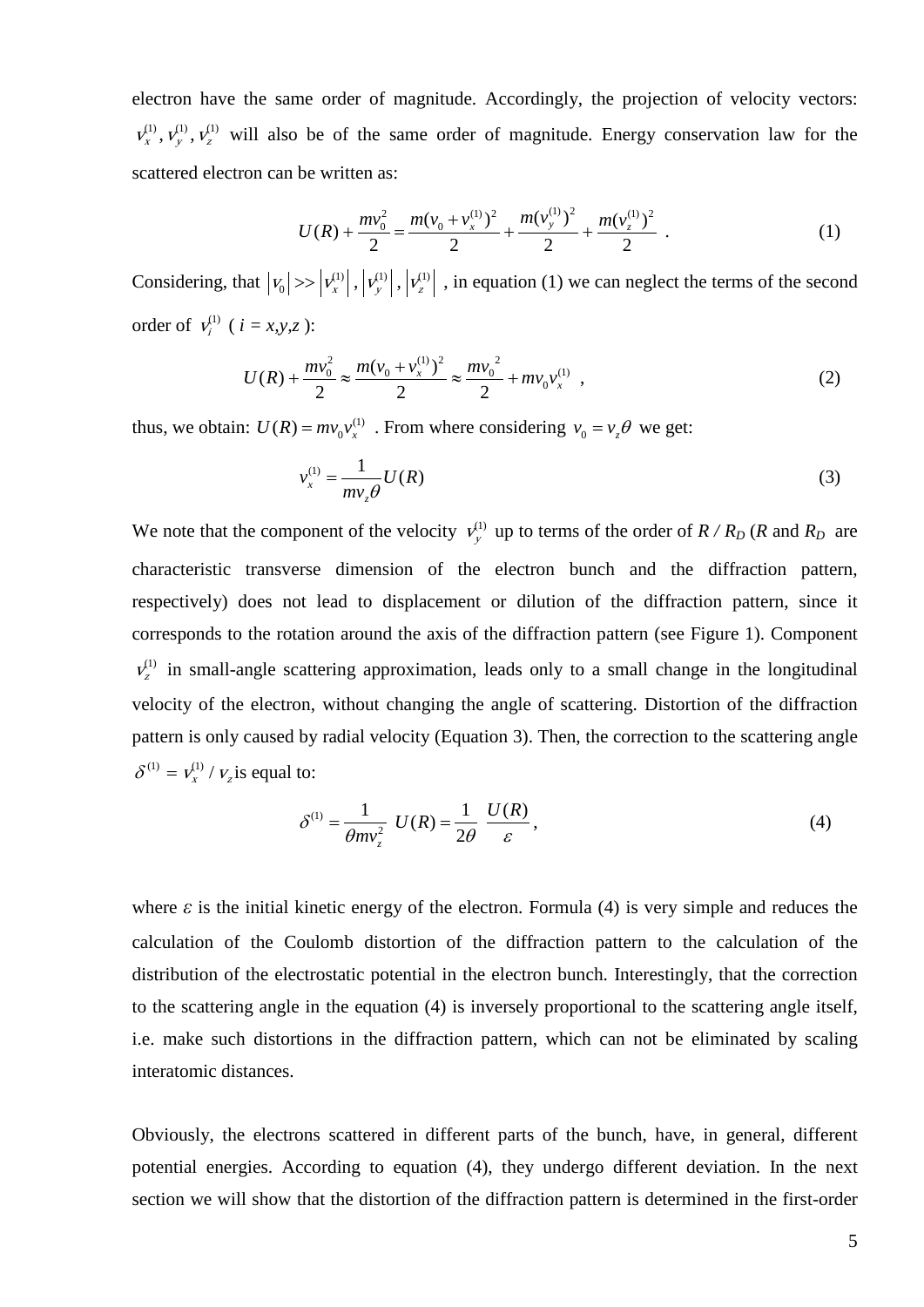perturbation theory, only by the average value of the potential energy  $\langle U(R) \rangle$ . The latter depends on the detailed form of electron density distribution. The most realistic is a Gaussian distribution:

$$
\rho(R) = \frac{q}{(2\pi)^{3/2} R^2 l} \exp\left(-\frac{g^2}{2}\right)
$$
 (5)

where

$$
g = \left(\frac{x^2}{R^2} + \frac{y^2}{R^2} + \frac{z^2}{l^2}\right)^{1/2},
$$
\n(6)

*q* is the total charge of the electron bunch, *R* and *l* − half-width of distribution in the transverse and longitudinal directions of the electron bunch, and  $x, y, z$  - components of vector  $R$ . The potential of such a distribution at  $R = 0$  can be calculated analytically [27]. In SI units, it has the form:

$$
\varphi(0) = \sqrt{\frac{2}{\pi}} \frac{k_c q}{\sqrt{l^2 - R^2}} \operatorname{arcosh} \frac{l}{R}, \quad \text{for } l > R \tag{7}
$$

$$
\varphi(0) = \sqrt{\frac{2}{\pi}} \frac{k_c q}{\sqrt{R^2 - l^2}} \arccos \frac{l}{R}, \text{ for } l < R \tag{8}
$$

where  $k_c = 1/4\pi\varepsilon_0 \approx 9.10^9 (Nm^2/C^2)$  – Coulomb's constant.

For a spherically symmetric distribution  $(l = R)$  we get:

$$
\varphi(0) = \sqrt{\frac{2}{\pi}} \frac{k_c q}{R}.
$$
\n(9)

It is useful to keep in mind the following asymptotic formula for the case of a strongly elongated distribution of electron density  $(l \gg R)$ :

$$
\varphi(0) = \sqrt{\frac{2}{\pi}} \frac{k_c q}{l} \ln \frac{2l}{R}
$$
\n(10)

and strongly oblate  $(l \lt k)$  distributions of the electron density: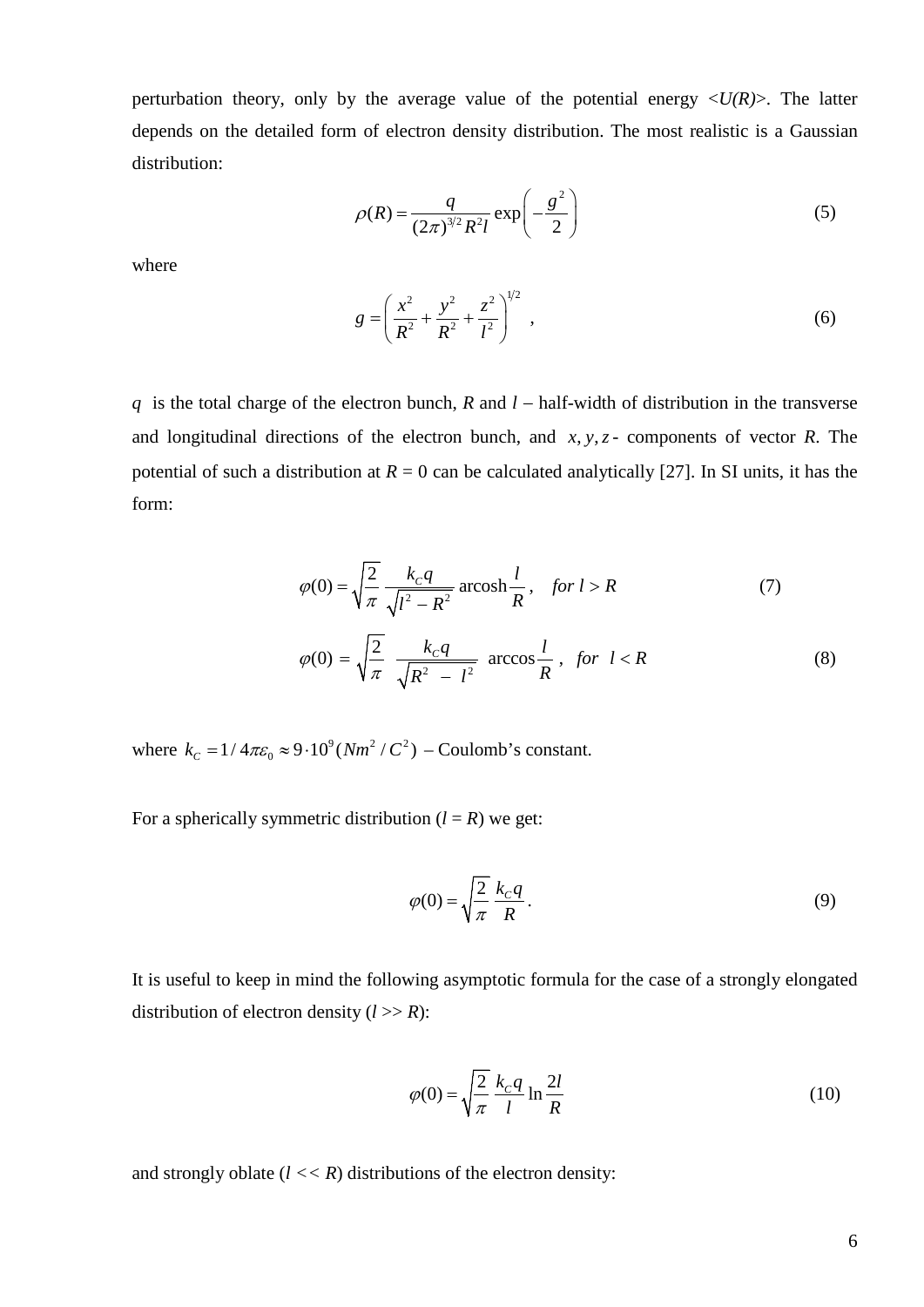$$
\varphi(0) = \sqrt{\frac{\pi}{2}} \frac{k_c q}{R} \tag{11}
$$

We are interested in the average value of the potential  $\varphi$ , which can be estimated, for  $0 < l/R <$ 10, as:

$$
\Phi = (0.70 \pm 0.02) \; \varphi(0). \tag{12}
$$

Formulas (4) and  $(7) - (11)$  completely determine the distortion of the diffraction pattern due to the Coulomb interaction for arbitrary electron pulse duration. Figure 3a shows the dependence of the potential at the center of an ellipsoidal Gaussian distribution of charge on the parameter of its elongation  $l/R$  (at constant *q* and *R*). The strongest repulsion of the electrons is observed in the limit of ultrashort bunches. Figure 3b shows the dependence of the potential on the radius of the electron bunch (with a constant spatial length *l* and charge *q*). The decrease of the radius leads to a sharp increase of the potential  $\varphi$  (0), and, consequently, an additional increase in the scattering angle. Figure 3 shows a relative increase in the potential at the center of an electron bunch, compared to a spherically symmetric charge distribution within the bunch.



**Fig. 3.** Dependence of the potential at the center of an ellipsoidal Gaussian charge distribution on the parameter of its elongation  $l/R$ : (a) at constant *R*; (b) at a constant *l*. The dashed lines show the parameters for a spherically symmetric charge distribution.

**2.3. Estimation of the distortion of the measured parameters of the molecules.** We define the reduced molecular component of the electron scattering intensity as *M(s)* (see, e.g., [25]) as *M(θ, r*), where *r* is internuclear distance.  $s = (4\pi / \lambda) \sin (\theta / 2)$ ,  $\lambda$  - electron wavelength. For simplicity we consider scattering by diatomic molecules.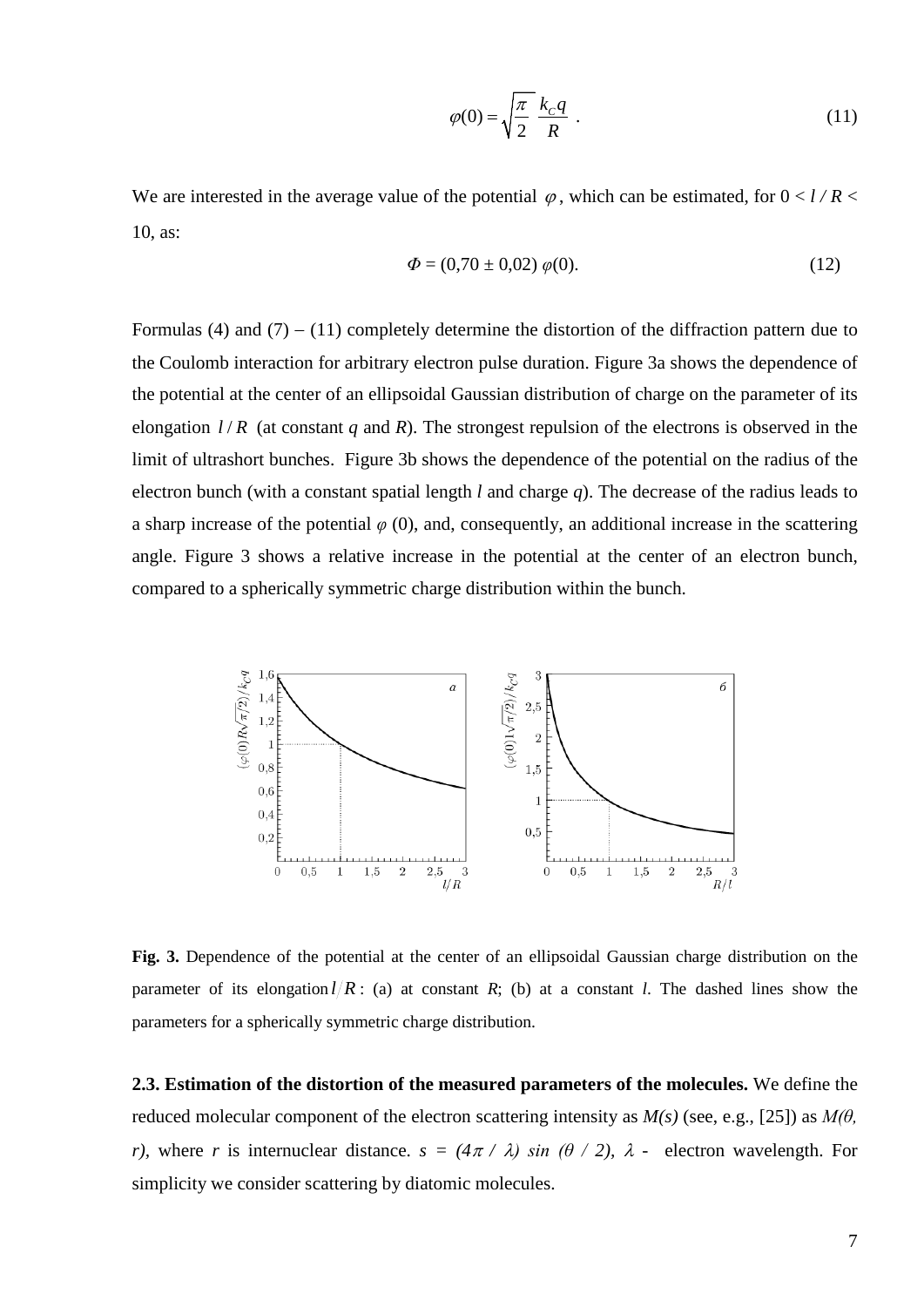Considering the Coulomb repulsion, electrons, which should have been scattered in angle *θ*, will be scattered at an angle  $[\theta + \delta^{(1)}(\theta)]$ , which leads to a distortion of the scattering intensity:

$$
\widetilde{M}(\theta, r) = M\left(\theta - \delta^{(1)}(\theta), r\right) \cdot \left(1 - \frac{\partial \delta^{(1)}(\theta)}{\partial \theta}\right) =
$$
\n
$$
M(\theta, r) - \frac{\partial M}{\partial \theta} \delta^{(1)}(\theta) - M(\theta, r) \frac{\partial \delta^{(1)}(\theta)}{\partial \theta}.
$$
\n(13)

where  $\widetilde{M}$  – is intensity of distorted diffraction pattern, or, taking into account (4):

$$
\widetilde{M}(\theta, r) = M(\theta, r) + \frac{U(R)}{2\varepsilon} \left( -\frac{\partial M}{\partial \theta} \cdot \frac{1}{\theta} + \frac{M(\theta, r)}{\theta^2} \right) \tag{14}
$$

This distribution depends on the point *R*, at which there was scattering. To get the final result the distribution must be averaged over *R:*

$$
\left\langle \widetilde{M}(\theta,r) \right\rangle = M(\theta,r) + \frac{\left\langle U(R) \right\rangle}{2\varepsilon} \left( -\frac{\partial M}{\partial \theta} \cdot \frac{1}{\theta} + \frac{M(\theta,r)}{\theta^2} \right). \tag{15}
$$

As can be seen from equation (15), the first order perturbation theory suggests that the distortion of the diffraction pattern is determined only by the average value of the potential energy of the electron <*U*(R)>.

When processing the diffraction pattern this distribution should be compared to the reference function *M* ( $\theta$ , *r*) with some unknown value  $\tilde{r} = r - \delta r$ :

$$
M(\theta, \tilde{r}) = M(\theta, r) - \frac{\partial M}{\partial r} \delta r
$$
 (16)

Minimizing the quadratic discrepancy:

$$
Q = \int_{\theta_{\min}}^{\theta_{\max}} \left[ \left\langle \widetilde{M}(\theta, r) \right\rangle - M(\theta, \widetilde{r}) \right]^2 d\theta , \qquad (17)
$$

we determine: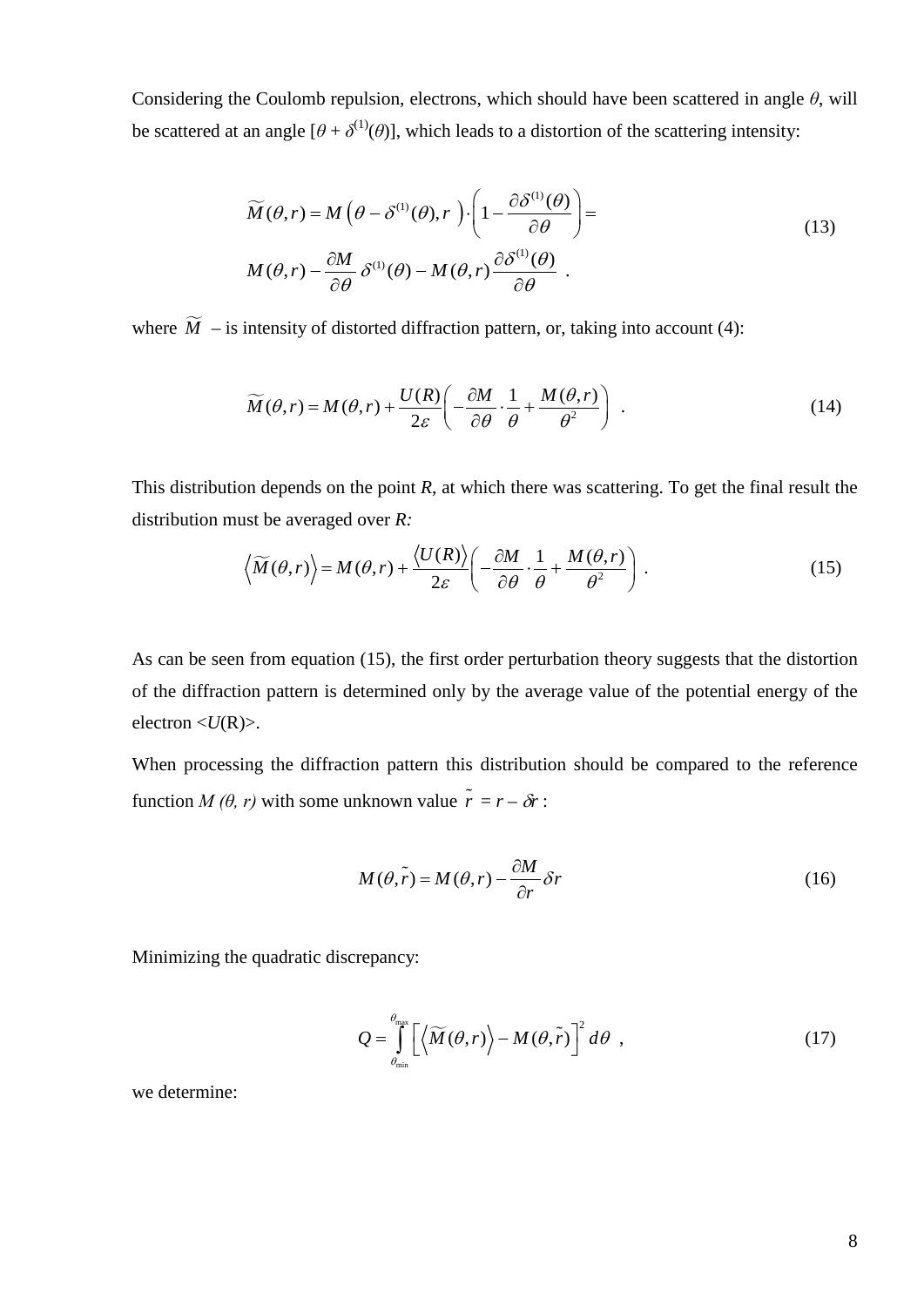$$
\delta r = \frac{\langle U(R) \rangle}{2\varepsilon} \cdot \frac{\int_{\theta_{\text{min}}}^{\theta_{\text{max}}} \left( -\frac{\partial M}{\partial \theta} \cdot \frac{1}{\theta} + \frac{M}{\theta^2} \right) \frac{\partial M}{\partial r} d\theta}{\int_{\theta_{\text{min}}}^{\theta_{\text{max}}} \left( \frac{\partial M}{\partial r} \right)^2 d\theta} \tag{18}
$$

where  $\theta_{\text{min}}$  and  $\theta_{\text{max}}$  are the minimum and maximum scattering angles of the acquired diffraction pattern, respectively.

We take into account that electron scattering on the potential of the molecule occurs within  $\sim 1$ as, that is several orders of magnitude less than the duration of electron pulse,  $\tau_e$ . Therefore, to estimate the integrals in (18) we can use the time-independent, "instantaneous" value of *M (θ, r)* at some time  $t \in \tau_e$ . Then, for isotropically oriented in space molecules we can use the approximation [6,7]:

$$
M(\theta, r) \sim \frac{\sin(sr)}{sr} \tag{19}
$$

For estimation of distortion of interatomic distances (equation 18) we assume that  $s \approx \frac{2\pi}{\lambda} \theta = k\theta$ . We also assume that function (19) is oscillating very fast and for determination of its derivative it is sufficient to differentiate only the numerator of the equation. With those assumptions we obtain:

$$
\delta r = r \frac{\langle U(R) \rangle}{2\varepsilon} \cdot \frac{\int_{\theta_{\text{min}}^{\text{max}}}^{\theta_{\text{max}}^{\text{max}}} \left( -\cos^2 k\theta r + \sin k\theta r \cdot \cos k\theta r \right) d\theta}{\int_{\theta_{\text{min}}}^{\theta_{\text{max}}} \theta^2 \cos^2 k\theta r \, d\theta} \tag{20}
$$

Since the interval of scattering angles usually fulfilles inequality  $(s_{\text{max}} - s_{\text{min}})r >> 1$  [9,10], the second term in the numerator can be neglected (the mean value is zero). Substituting in the equation 20,  $cos<sup>2</sup>sr$  by its mean value of  $\frac{1}{2}$  and integrating, we obtain:

$$
\frac{\delta r}{r} = \frac{\langle U(R) \rangle}{2\varepsilon \tilde{\theta}^2} \tag{21}
$$

where

$$
\tilde{\theta}^2 = \theta_{\text{max}}^2 + \theta_{\text{max}} \theta_{\text{min}} + \theta_{\text{min}}^2 \quad . \tag{22}
$$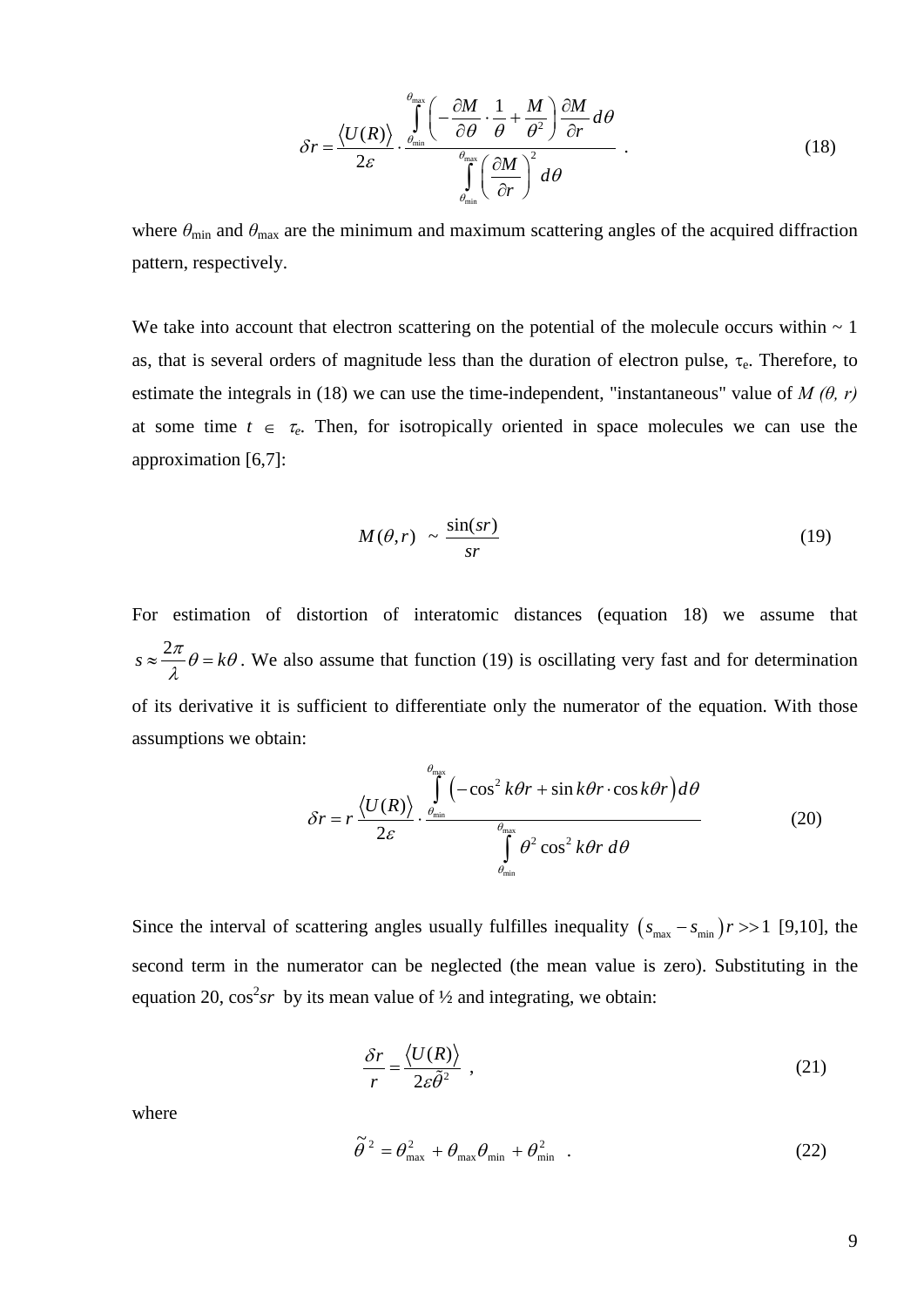Therefore, as follows from the equation 21, the relative correction becomes smaller for larger values of  $\theta_{\text{max}}$  and  $\theta_{\text{min}}$ . Electron bunch must contain the number of electrons, which is no more than a certain value  $N_{\text{max}}$ , at which the uncertainty (21) does not exceed the maximal value of the experimental error. We estimate this critical value *N* for the case of ultrashort pulses,  $l < R$ . For the potential of an electron within the electron bunch we should utilize (11). If we determine the accuracy of the parameters as:

$$
\frac{\delta r}{r} = \kappa = \frac{\langle U(R) \rangle}{2\varepsilon \tilde{\theta}^2} \approx \frac{0, 7 \cdot e\varphi(0)}{2\varepsilon \tilde{\theta}^2} = \frac{0, 7 \cdot Ne^2}{2\varepsilon \tilde{\theta}^2} \sqrt{\frac{\pi}{2}} \frac{1}{R}
$$

the maximum number of electrons per pulse  $(N = q / e)$  is determined as:

$$
N_{\text{max}} = 2\sqrt{\frac{2}{\pi}} \,\kappa \frac{R\tilde{\theta}^2 \varepsilon}{0,70 \cdot e^2 k_c} \approx 2,3\kappa \frac{R\tilde{\theta}^2 \varepsilon}{e^2 k_c}
$$
 (23)

Substitution of typical values,  $\kappa = 10^{-3}$ ,  $\theta_{\text{min}} = 4 \cdot 10^{-2}$ ,  $\theta_{\text{max}} = 2.5 \cdot 10^{-1}$ ,  $R = 1$  mm,  $\varepsilon = 60$  keV, k<sub>C</sub>  $\sim 9.10^9$  Nm<sup>2</sup>/C<sup>2</sup> gives a value  $N = 2.6 \cdot 10^6$ . In [25] was demonstrated that diffraction pattern of sulfur hexafluoride molecules can be obtained with picosecond electron pulses containing  $N \sim$  $10^6$  electrons per pulse and the uncertainty for the determined the internuclear distances of  $\sim$  $0.1\%$ .

We also obtain the expression for  $N_{max}$  as a function of the electron pulse duration, defined as  $\tau_e$  $= 2l / v_z$ , where  $v_z$  – velocity of the electron bunch. Using (7), (8) and (11), we find:

$$
N_{\max} = 2\sqrt{2\pi} \frac{R\kappa\varepsilon}{k_c e^2} \tilde{\theta}^2 \begin{cases} \frac{\sqrt{\xi^2 - 1}}{\arccos\hbar \xi} , & \text{for } \xi > 1\\ \frac{\sqrt{1 - \xi^2}}{\arccos\xi} , & \text{for } \xi < 1 \end{cases}
$$
(24)

where  $\zeta = v_z \tau_e / 2R$ . This dependence is shown in Figure 4.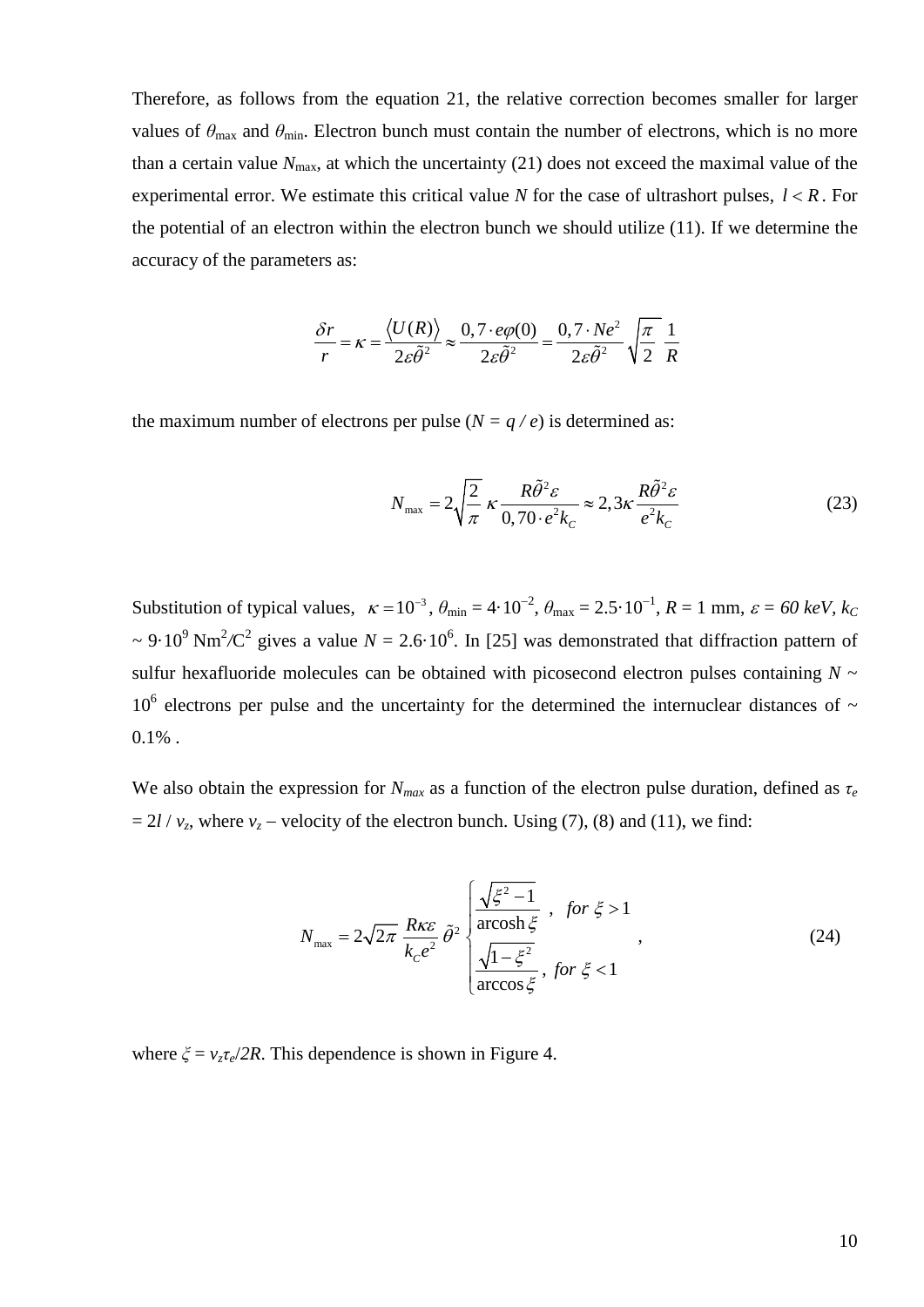

**Fig. 4.** The dependence of the maximum number of electrons in the pulse on its duration for a given error in the determination of the structural parameters  $\delta r/r = \kappa = 0.001$  for four values of the transverse dimension of R (mm).

The obtained general relations allow of estimating of systematic errors in determining the dynamic molecular parameters caused by the Coulomb interactions in the electron bunch as a function of the pulse duration and the number of particles in the electron bunch.

#### **3. Conclusions**

The electron diffraction with a high time resolution has opened the possibility of direct observation of the processes occurring in the transient state of the substance. Here it is necessary to provide a temporary resolution of the order of 100 fs, which corresponds to the transition of the system through the energy barrier of the potential surface, which describes the chemical reaction - the process of the breaking and the formation of new bonds between the interacting agents. Thus it can be opened the possibility of the investigation of the dynamics of coherent nuclear molecular systems and the condensed matter [8-11]. In the past two decades it has been possible to observe the nuclear motion in the temporal interval corresponding to the period of the nuclear oscillation. The observed coherent changes in the nuclear system at such temporal intervals determine the fundamental shift from the standard kinetics to the dynamics of the phase trajectory of a single molecule, the molecular quantum state tomography [9-11, 28].

At present, the method of ultrafast diffraction is intensively developing. The great opportunities for the study of the structural dynamics are opened by 4D methods of ultrafast electron crystallography and electron microscopy with high temporal resolution from micro- to femtoseconds (see review articles [5-7, 20,22,29,30]. The recent advances in the formation of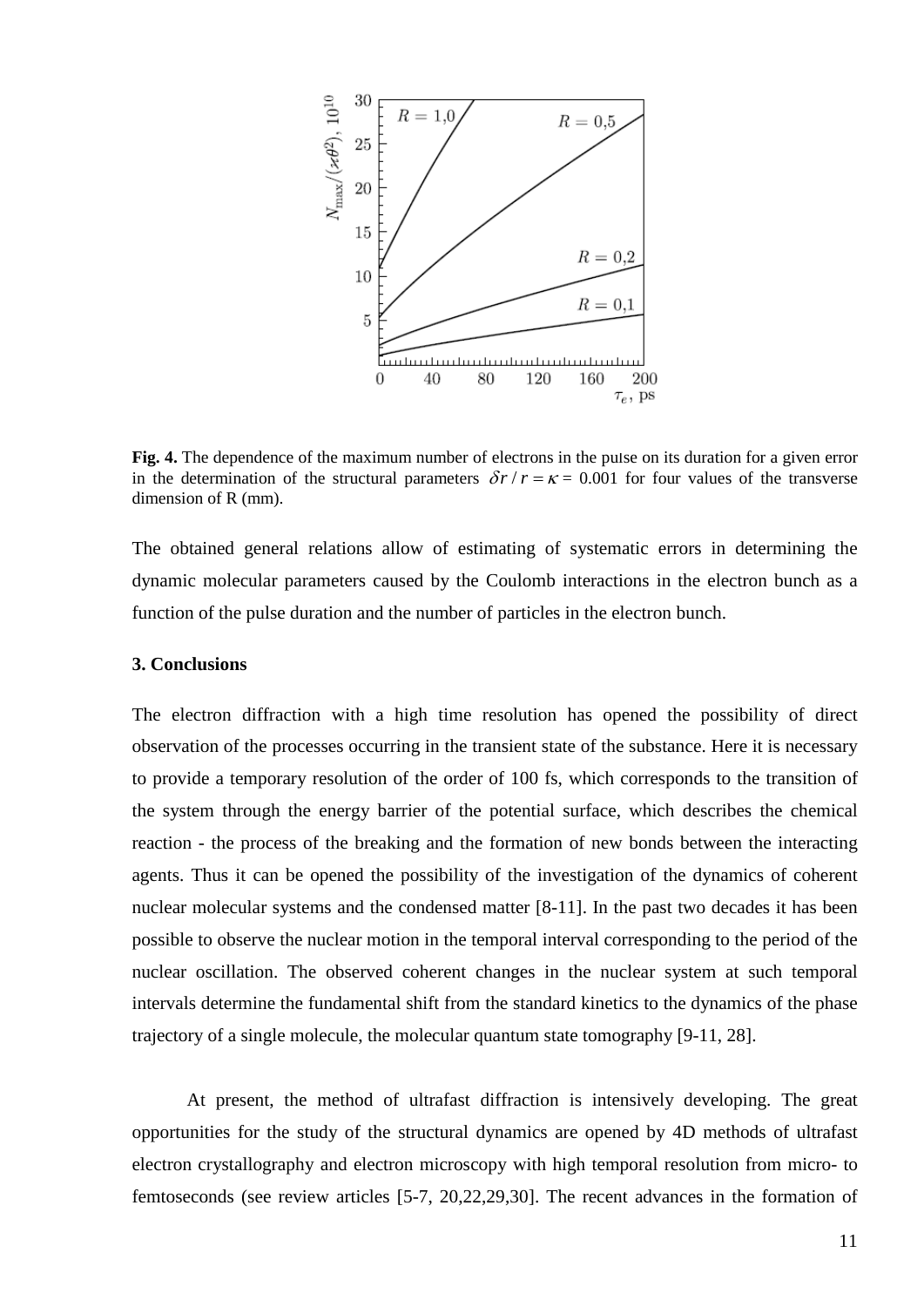ultrashort electron pulses allow us to go to the area of attosecond temporal resolution and to observe the coherent dynamics of the electrons in the molecule [31-33].

It is rather impressive, that laser alignment of the molecules in the gas phase helps to restore the molecular structure, by observing the multiple patterns of the ultrashort electron beam diffraction [34]. In these conditions, in principle, no additional parameters are necessary for the elucidating of complex molecular structures and intermediate states in molecular dynamics. It should be noted, that it [34] was the first TRED experiment with subpicosecond temporal resolution done in the gas phase. In this experiment the molecules  $CF_3I$  were aligned impulsively with a femtosecond laser pulse and probed with a 500-fs electron pulse two picoseconds later, when the degree of the molecular alignment reaches a maximum.

## **4. Acknowledgements**

This work was supported by the Russian Foundation for Basic Research (RFBR) Grant No. 13- 02-12407 OFI\_m2 and No. 12-02-00840-а.

## **References**

*1. Davisson C.J. and Germer L.H.* Reflection of Electrons by a Crystal of Nickel // Proc. Natl. Acad. Sci. USA. 1928 April. V. 14(4). P. 317–322.

*2. Thomson J.P. and Reid A.* Diffraction of cathode rays from thin films // Nature 1927. V. 119. P. 890-897.

*3. Mark H. und Wierl R.* Uber Electronenbeugung am Einzelnen Molekül // Naturwiss. 1930. B. 18. S. 205. DOI: 10.1007/BF01494849.

*4. Mark H. und Wierl R.* Die experimentellen und theoretischen grundlagen der electronenbeugung. Verlag von Gebruder Borntraeger. Berlin, 1931. 191 P.

*5. King W.E., Campbell G.H., Frank A., Reed B., Schmerge J.F., Siwick B.J., Stuart B.C., Weber P.M.* Ultrafast electron microscopy in materials science, biology, and chemistry // J. Appl. Phys. 2005. V. 97. P. 1-27.

*6. Ewbank J.D., Schafer L., Ischenko A.A.* Structura1 and vibrationa1 kinetics of photoexcitation processes using time-resolved electron diffraction // J. Mol. Struct. 2000. V. 534. P. 1-49.

*7. Ischenko A.A., Bagratashvili V.N., Avilov A.S.* Methods of studying coherent 4D structural dynamics of free molecules and condensed matter // Russian Crystallography 2011. V. 56. No. 5. P. 805-828.

*8. Zewail A.H., Thomas J.M. 4D* electron microscopy. Imaging in space and time. Imperial College Press 2010. 341 P.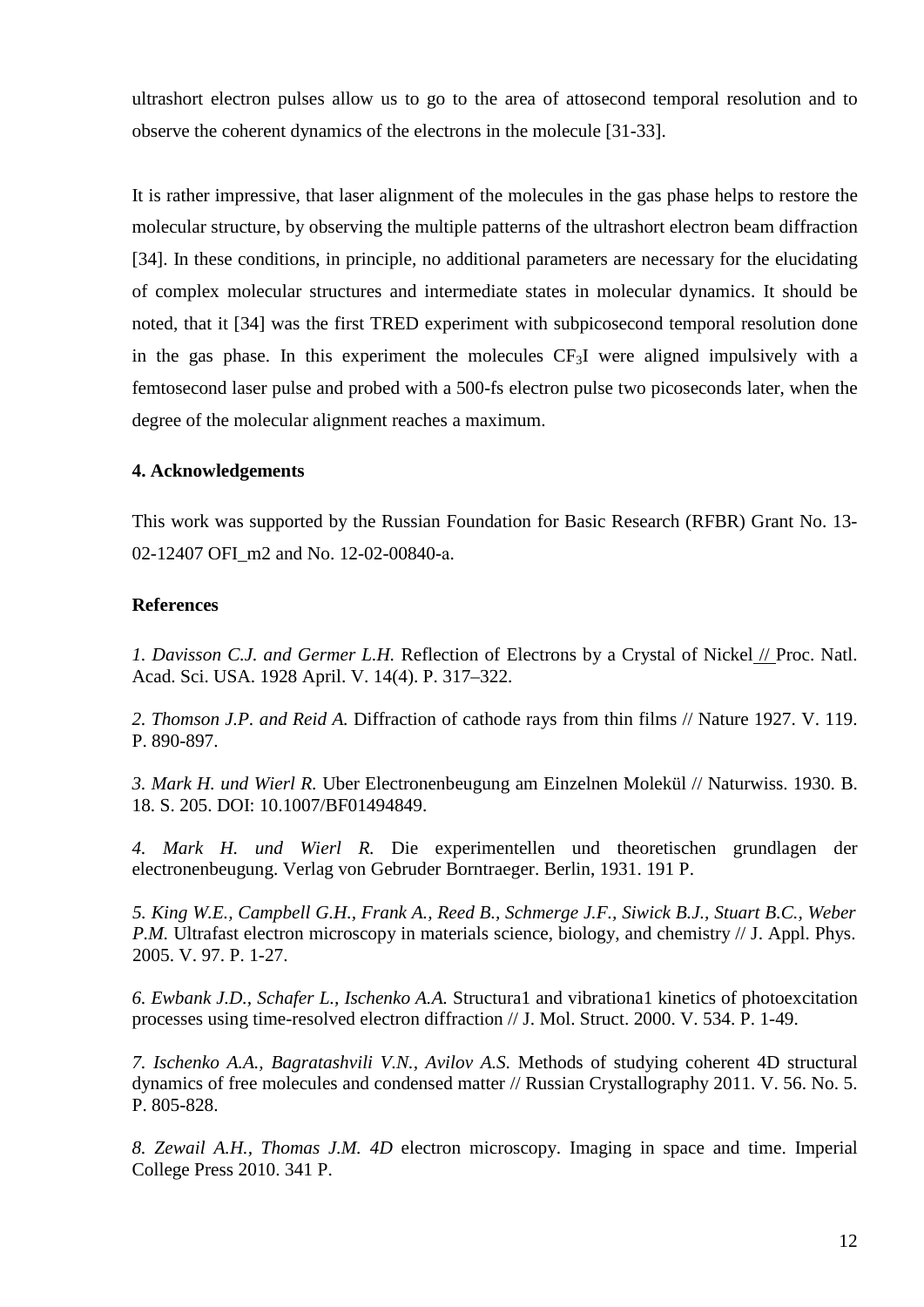*9. Ischenko A.A., Girichev G.V., Tarasov Yu.I. Electron Diffraction: structure and dynamics of free molecules and condensed matter. Moscow, FIZMATLIT, 2013, 614 P.*

*10. Ischenko A.A., Aseyev S.A.* Time-Resolved Electron Diffraction for Chemistry, Biology and Material Science. Elsevier, Amsterdam, 2014, 278 P.

*11. Ischenko A.A., Schafer L., Ewbank J.* Time-resolved electron diffraction: a method to study the structural vibrational kinetics of photoexcited molecules. In "Time-resolved Diffraction. Chapter 13". J.R. Helliwell and P.M. Rentzepis, Eds. Oxford University Press. 1997. P. 323-390.

*12. Polanyi M., Wigner E.* Über die Interferenz von Eigenschwingungen als Ursache von Energieschwankungen und chemischer Umsetzungen // Z. Phys. Chem. A 1928. B. 139. S. 439- 451.

*13. Evans M.S., Polanyi M.* Some applications of the transition state method to the calculation of reaction velocities, especially in solutions // Trans Faraday Soc. 1935. V. 31. P. 875 – 894.

*14. Evans M.S., Polanyi M.* Further considerations on the thermodynamics of chemical equilibria and reation rates // Trans. Faraday Soc. 1936. V. 32. P. 1333 – 1360.

*15. Evans M.S., Polanyi M.* On the introduction of thermodynamic variables into reaction kinetics *//* Trans. Faraday Soc. 1937. V. 33. P. 448 – 452.

*16. Arrenius S.* Zur Theorie der Chemischen Reaktionsgeschwindigkeit // Z. Phys. Chem. 1899. B. 28. S. 317–335.

*17. Levine R.D, Bernstein R.B.* Molecular Reaction Dynamics. New York: Oxford Univ. Press. 1974. 250 P.

*18. Levine R.D.* Chemical reaction dynamics Looks to the Understanding of Complex Systems. In "Chemistry for the 21st Century". E. Keinan, I. Schechter (Eds.). Wiley – VCH. 2001. P. 209- 217.

*19. Weber P.M., Carpenter S.D., Lucza T.* Reflectron design for femtosecond electron guns // Proc. SPIE. 1995. V. 2521. P. 23-30.

*20. Srinivasan R., Lobastov V.A., Ruan C.-Yu., Zewail A.H.* Ultrafast electron diffraction (UED): a new development for the 4D determination of transient molecular structures // Helv. Chim. Acta. 2003. V. 86. P. 1763-1838.

*21. Dudek R.C., Weber P.M.* Ultrafast diffraction imaging of the electrocyclic ringopening reaction of 1,3-cyclohexadiene // J. Phys. Chem. A 2001. V. 105. P. 4167-4171.

*22. Dwyer J.R., Hebeisen C.T., Ernstorfer R., Harb M., Deyirmenjian V.B., Jordan R.E. and Miller R.J.D.* Femtosecond electron diffraction: 'making the molecular movie'// Phil. Trans. R. Soc. A 2006. V. 364. P. 741-778.

*23. Faust W.L., Ewbank J.D., Monts D.L. and Schafer L.* Molecular Electron Diffraction from a Space-Charge Limited Beam // Rev. Sci. Instrum. 1988. V. 59. No. 4. P. 550−556.

*24. Ischenko A.A., Popov V.L., Tarasov Yu.I.* The study of coherent dynamics of the nuclei by time-resolved electron diffraction. I. The influence of the Coulomb interaction in the electron